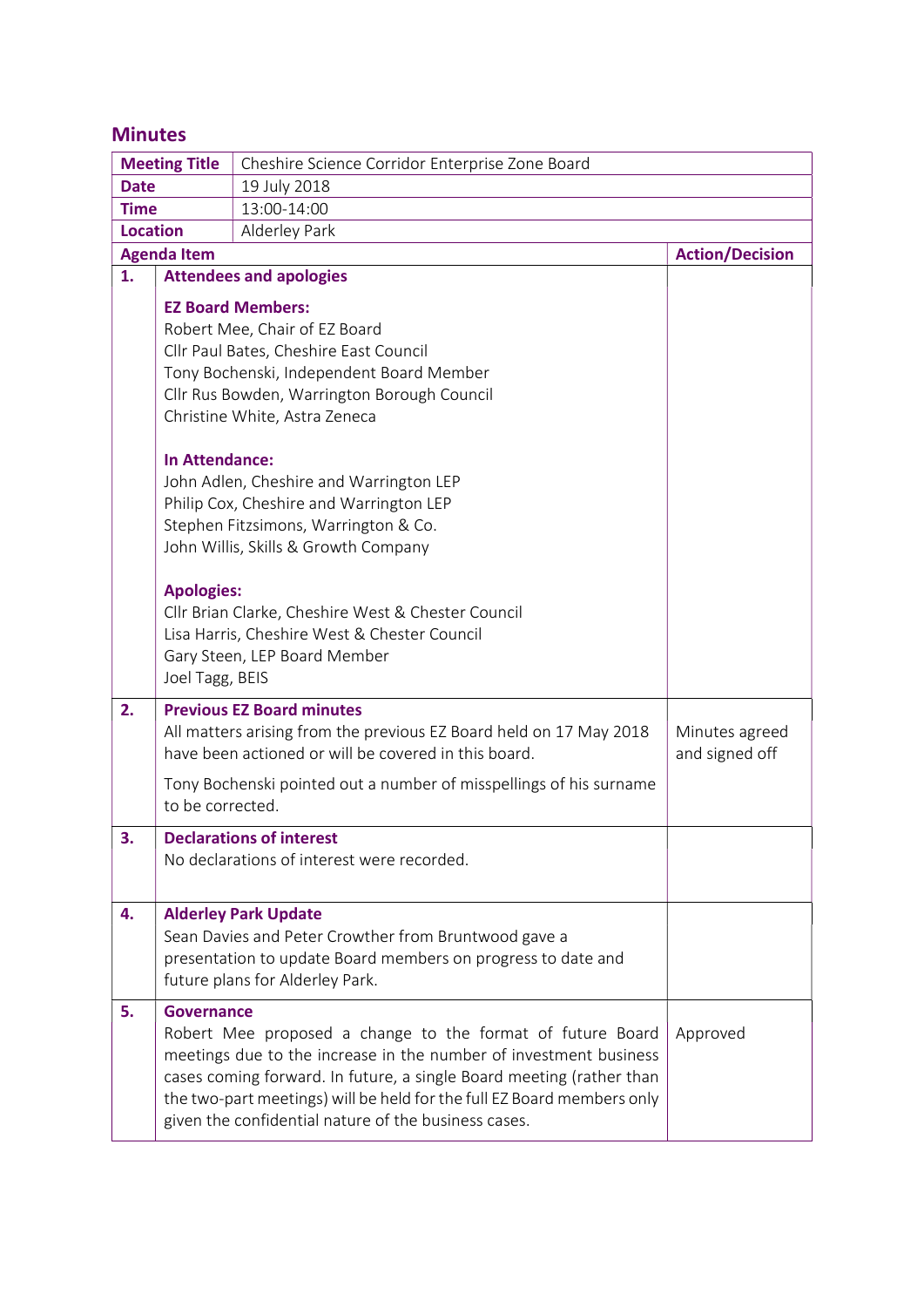|    | Board meetings will continue to rotate around the key sites in the EZ,<br>Alderley Park, Birchwood and Thornton Science Park. However,<br>instead of expecting all landowners to attend each meeting and<br>provide updates, the Board will receive an update from the<br>landowners/stakeholders hosting that particular EZ Board.                                                                                                                                                                                                |                                                                                       |
|----|------------------------------------------------------------------------------------------------------------------------------------------------------------------------------------------------------------------------------------------------------------------------------------------------------------------------------------------------------------------------------------------------------------------------------------------------------------------------------------------------------------------------------------|---------------------------------------------------------------------------------------|
| 6. | <b>EZ investment cases</b><br>The EZ Board considered the following investment business cases:                                                                                                                                                                                                                                                                                                                                                                                                                                     |                                                                                       |
|    | a) Helix Business Park (Phase 2)<br>Proposal from Gaerwen Properties Limited for an investment of<br>£669,347 to deliver a £3.3 million project to develop three<br>industrial units totalling 3,705 sq m (39,882 sq ft) at Helix Business<br>Park, Ellesmere Port. The scheme could generate c.£67k per<br>annum in retained business rates, providing a payback of c.10<br>years and potentially generating up to £1.47m in retained business<br>rates over the next 22 years.                                                   | Approved in<br>principle subject<br>to clarifications<br>and draft legal<br>agreement |
|    | b) Aviator (Hooton Business Park)<br>Proposal from Redsun Projects Ltd for an investment of<br>£1,701,418 from the EZ to deliver a £10.79m project to bring<br>forward the delivery of 11,600 sq m (125,044 sq ft) industrial unit<br>at Hooton Business Park (Aviator) in Ellesmere Port. The scheme<br>could generate c.£209k per annum in retained business rates,<br>providing a payback of 8.1 years and potentially generating up to<br>£4.59m in retained business rates over the next 22 years.                            | Approved in<br>principle subject<br>to clarifications<br>and draft legal<br>agreement |
|    | c) Rhino Products (Newport Business Park)<br>Proposal from Andrews 4 Property Limited for an investment of<br>£792,670 to deliver a £6.1m project to develop a 7,822 sq m<br>(84,196 sq ft) manufacturing/warehouse facility and offices for as<br>a new HQ for Rhino Products Limited at Newport Business Park.<br>The scheme could generate c.£146k per annum in retained<br>business rates, providing a payback of c.5.4 years and potentially<br>generating up to £3.21m in retained business rates over the next<br>22 years. | Decision deferred<br>subject to a<br>number of<br>clarifications by<br>the applicant  |
|    | d) New Bridge Road Substation<br>Proposal for the LEP to invest £749,285 to enter into an agreement<br>with Peel Land & Property to in the New Bridge Road area of<br>Ellesmere Port in order to remove a key development constraint<br>on the remaining Enterprise Zone (EZ) development sites in the<br>area and facilitate the development of a new £70m paper<br>manufacturing plant on the former Cabot Carbon site investment<br>(not in the EZ).                                                                            | Approved                                                                              |
| 7. | <b>Operational update</b>                                                                                                                                                                                                                                                                                                                                                                                                                                                                                                          |                                                                                       |
|    | e) Growth Director's update<br>The EZ Board considered and noted the Growth Director's report<br>on key development activities undertaken during the last period.                                                                                                                                                                                                                                                                                                                                                                  |                                                                                       |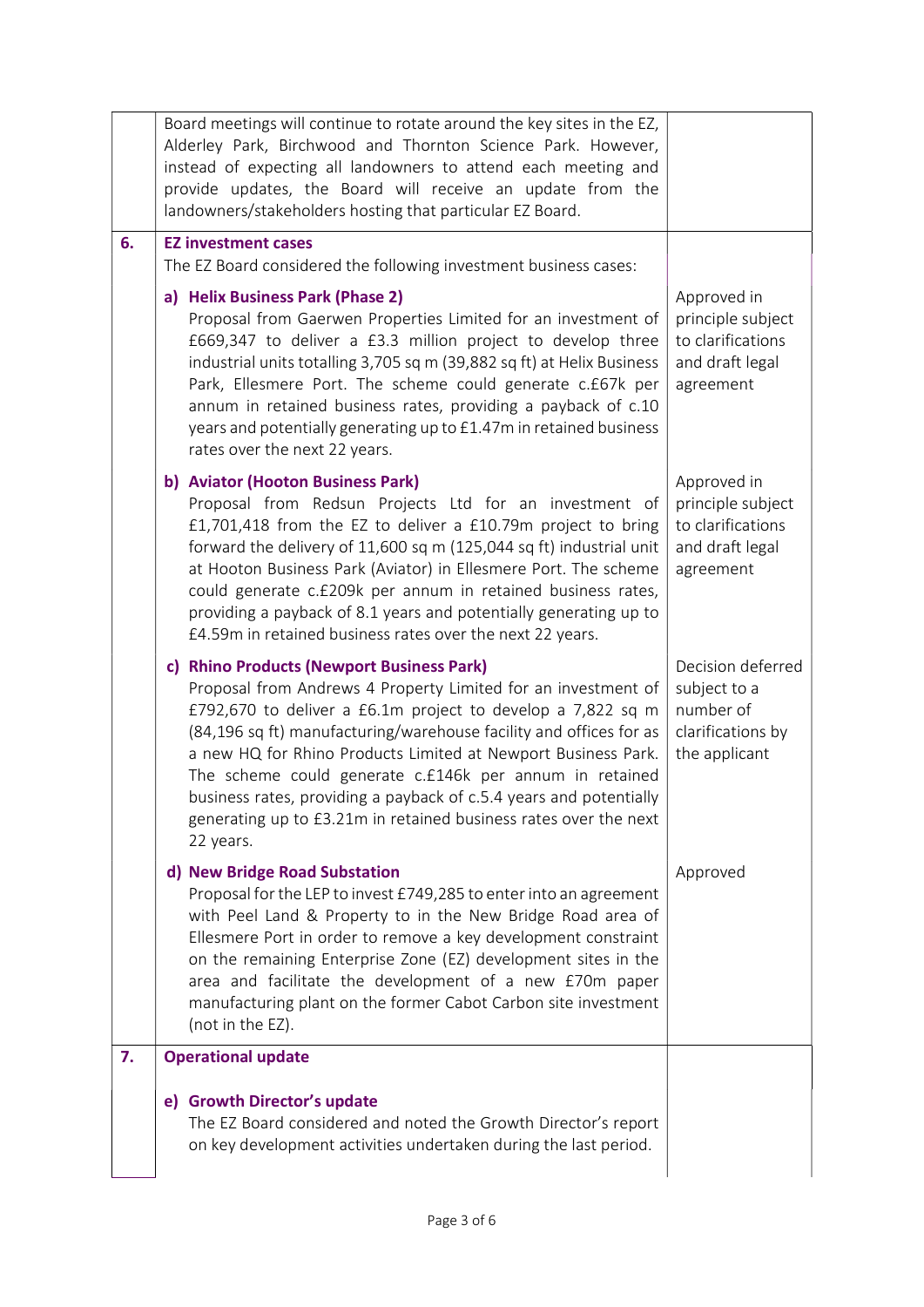|     | <b>Business Rate Discount applications</b><br>f)<br>The following Business Rate Discount applications have been<br>approved by the EZ Steering Group and were ratified by the EZ<br>Board:<br>Ebb3 Ltd (Alderley Park)<br>٠<br>Zool Digital (Alderley Park)<br>ш                                                                                                                                                                       | Approved |
|-----|----------------------------------------------------------------------------------------------------------------------------------------------------------------------------------------------------------------------------------------------------------------------------------------------------------------------------------------------------------------------------------------------------------------------------------------|----------|
| 8.  | <b>Marketing and communications</b><br>a) Marketing and promotion activities<br>The EZ Board considered and noted the Growth Director's report<br>on marketing and promotional activities undertaken during the<br>last period.<br>b) Upcoming events<br>The Growth Director reported that he had been invited to speak<br>at the North West Business Insider's 'Golden Triangle' breakfast<br>event on 25 September at Alderley Park. |          |
| 9.  | <b>Finance update</b><br>The Growth Director reported that a meeting had been held with<br>Warrington Borough Council regarding their NNDR3 return and a<br>request for data sharing for the underlying background data has been<br>made. Once the data has been received the Growth Director will be<br>able to complete the financial spreadsheet model and share the<br>analysis with the EZ Board.                                 |          |
| 10. | <b>AOB</b><br>None                                                                                                                                                                                                                                                                                                                                                                                                                     |          |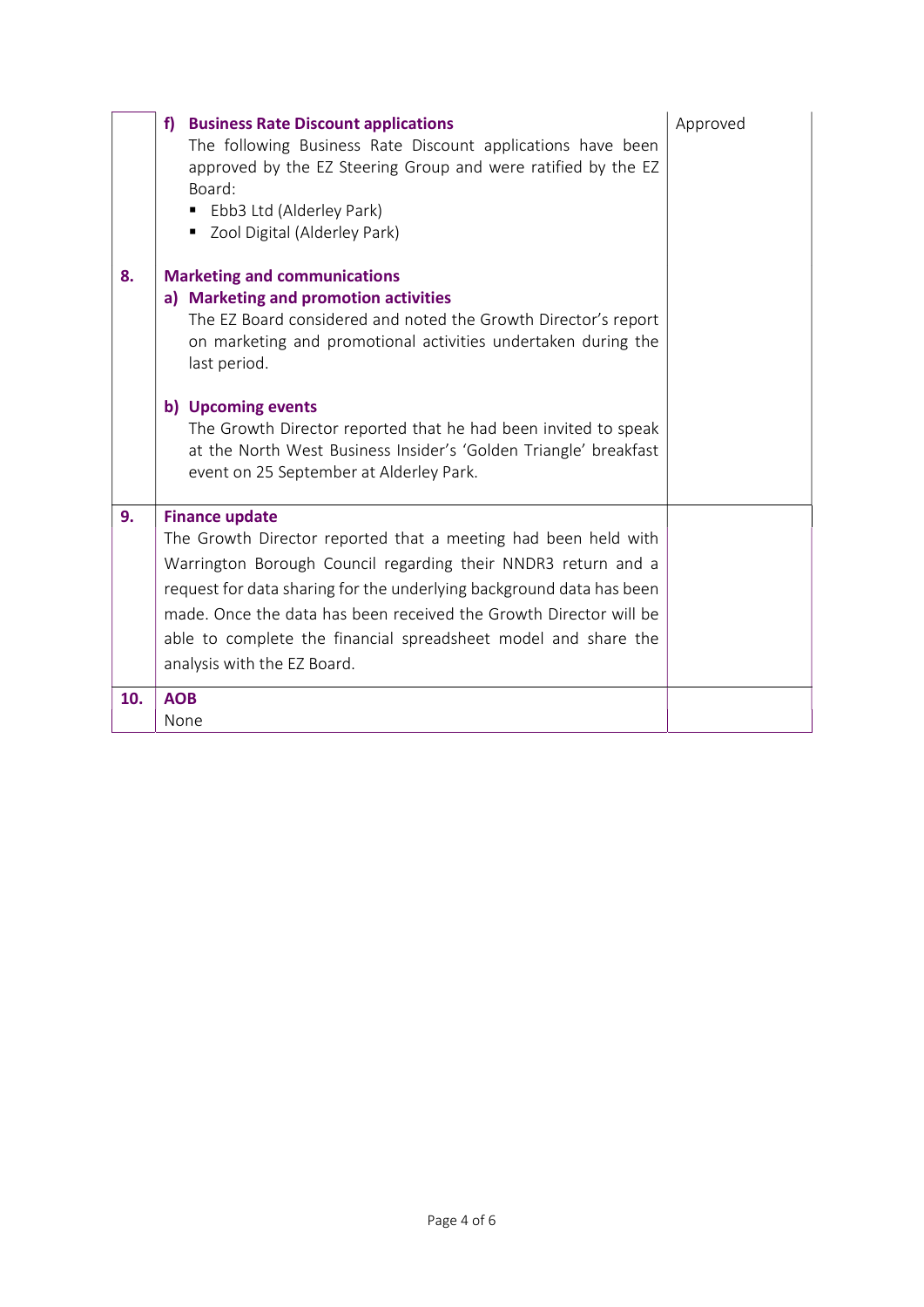# Item 3 – Declarations of interest

EZ Board members and attendees to declare any personal or professional interests in an agenda item in line with the Cheshire and Warrington Local Enterprise Partnership's Local Assurance Framework.

Any Board member or attendee declaring an interest can remain in the meeting while the item is discussed but are only allowed to answer direct questions about that item and should refrain from promoting the item in any way.

# Item 4 – Alderley Park update

Martin O'Rourke to provide an update to the EZ Board on progress at Birchwood Park.

### Item 5 – Governance

Nothing to report.

### Item 6 – EZ investment business cases

The Board will recall that it approved 'in-principle' the Helix Business Park and Hooton Business Park business cases at the July Board and in the case of the Rhino investment via correspondence following a number of clarifications.

In summary, the three business cases are:

- Helix Business Park (Phase 2) a proposal from Gaerwen Properties Limited for an investment of £669,347 to deliver a £3.3 million project to develop three industrial units totalling 3,705 sq m (39,882 sq ft). The scheme could generate c.£67k per annum in retained business rates, providing a payback of c.10 years and potentially generating up to £1.47m in retained business rates over the next 22 years.
- **Rhino, Newport Business Park** a proposal from Andrews 4 Property Limited for an investment of £792,670 to deliver a £6.1m project to develop a 7,822 sq m (84,196 sq ft) manufacturing/warehouse facility and offices for as a new HQ for Rhino Products Limited. The scheme could generate c.£146k per annum in retained business rates, providing a payback of c.10 years and potentially generating up to £3.21m in retained business rates over the next 22 years and providing a payback of 5.4 years.
- **Aviator, Hooton Park (Phase 1)** a proposal from Redsun Projects Ltd for an investment of £1,701,418 from the EZ to deliver a £10.79m project to bring forward the delivery of 11,600 sq m (125,044 sq ft) industrial unit. The scheme could generate c.£209k per annum in retained business rates, providing a payback of 8.1 years and potentially generating up to £4.59m in retained business rates over the next 22 years and providing a payback of 5.4 years.

Heads of Terms have been agreed the three parties and the LEP has appointed DWF to draw up the necessary legal agreements. The terms sheets for each investment are attached at Appendices A-C.